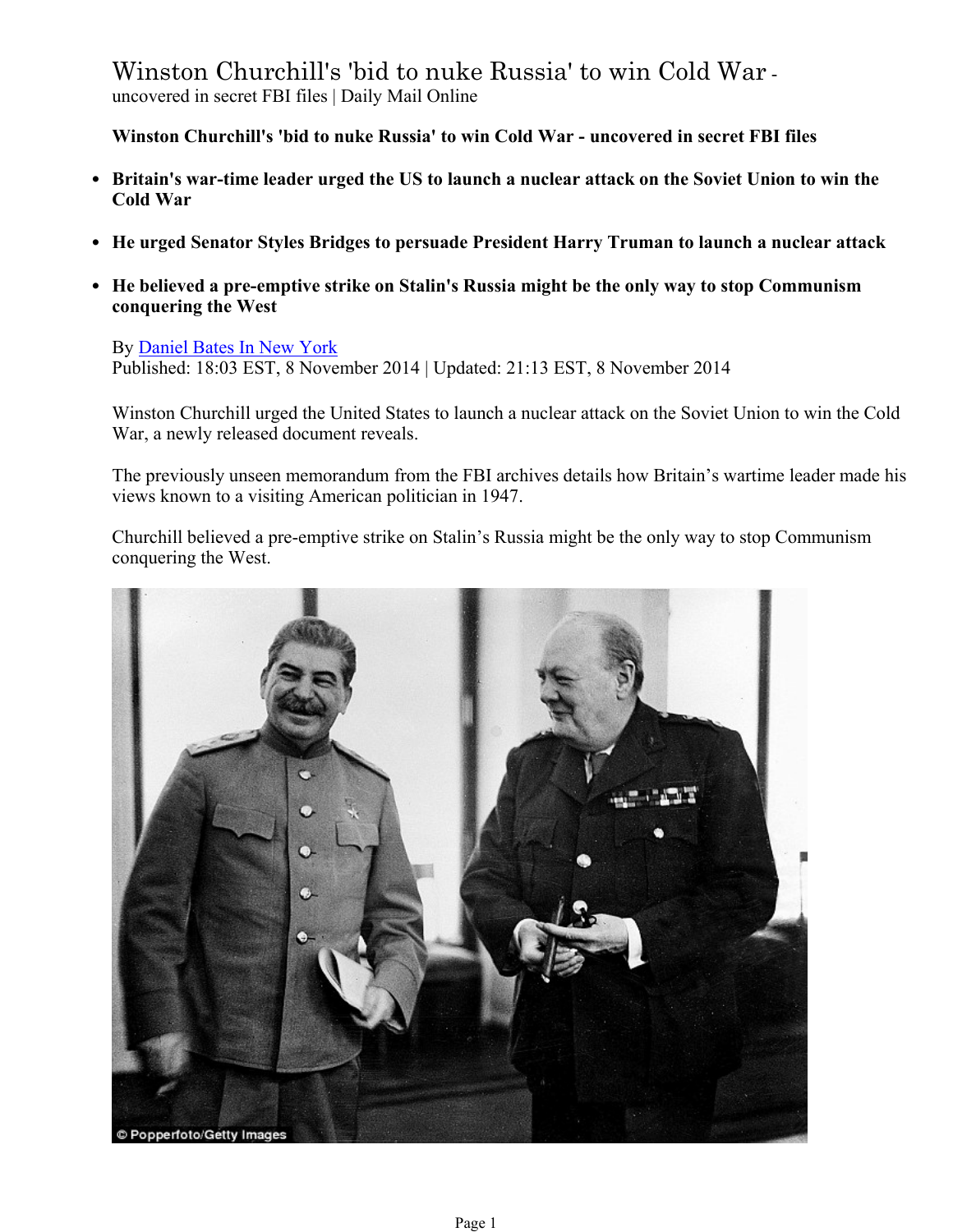Russian leader Joseph Stalin (left) and Winston Churchill (right) in 1945 - he urged the US to launch a nuclear attack on the Soviet Union to win the Cold War

The note, written by an FBI agent, reports that Churchill urged Right-wing Republican Senator Styles Bridges to persuade President Harry Truman to launch a nuclear attack which would 'wipe out' the Kremlin and make the Soviet Union a 'very easy problem' to deal with.

The Russians would have been defenseless against a nuclear attack at that time – they did not successfully test their own atomic bomb until 1949.

Britain and the Soviet Union had been allies in the Second World War until 1945, the year Churchill lost office as Prime Minister. But he was one of the first international statesmen to recognize the post-war threat posed by the USSR, and in 1946 made a famous speech in Fulton, Missouri, about an 'iron curtain' having descended across Europe as Joseph Stalin consolidated his grip on the eastern half of the continent.

The FBI document shows Churchill's belligerence towards Britain's former wartime ally ran so deep that he was prepared to tolerate the deaths of hundreds of thousands of Soviet civilians in a nuclear strike.



Churchill believed a pre-emptive strike on Stalin's Russia might be the only way to stop Communism conquering the West

The memo claims Churchill 'stated that the only salvation for the civilization of the world would be if the President of the United States would declare Russia to be imperiling world peace and attack Russia'.

The note continues: 'He pointed out that if an atomic bomb could be dropped on the Kremlin, wiping it out, it would be a very easy problem to handle the balance of Russia, which would be without direction.